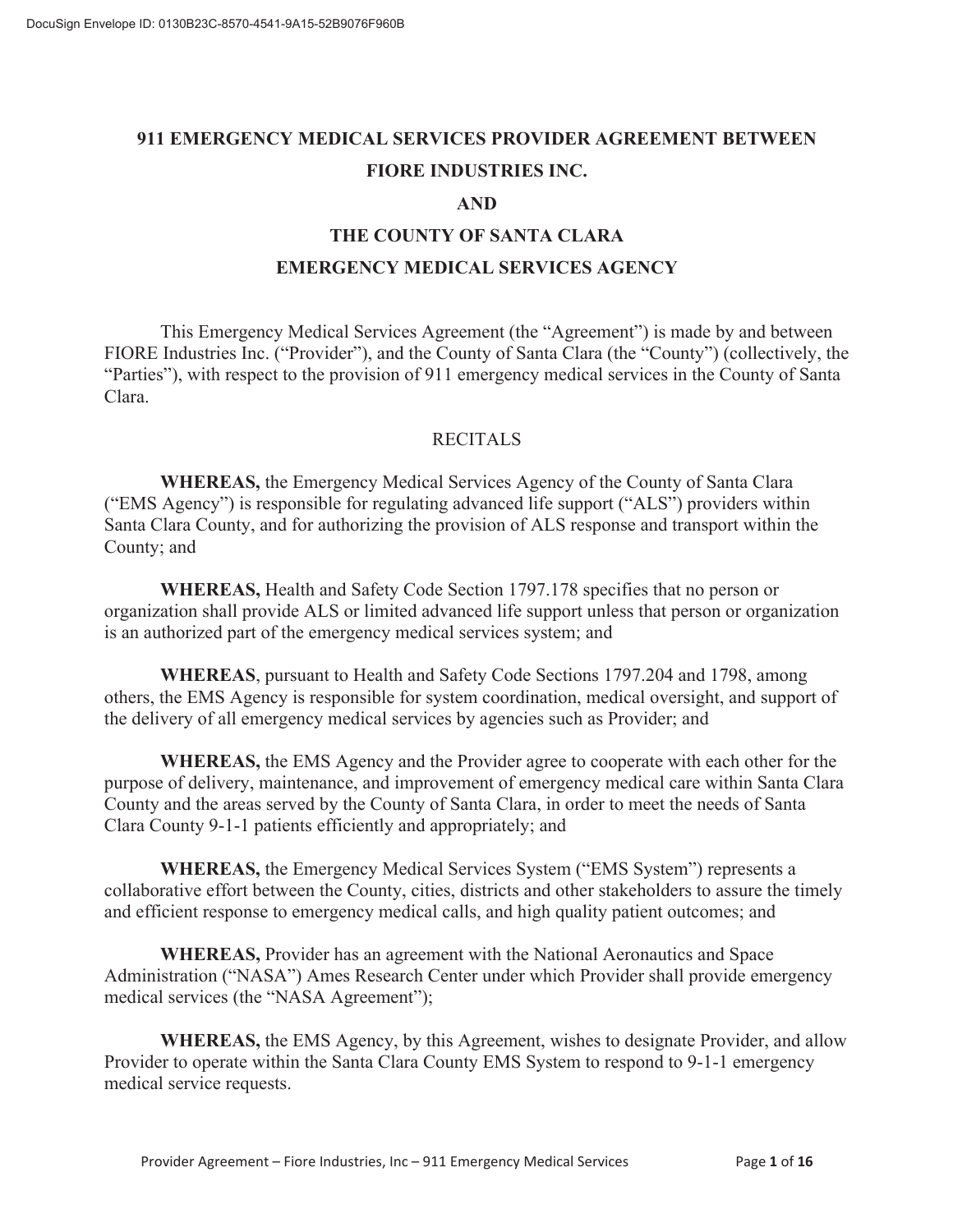### **NOW THEREFORE,** the parties agree as follows:

### ARTICLE I

### **DEFINITIONS**

1.1 Contract Administrator: shall be defined as the Director of the EMS Agency.

 1.2 Contract Manager: shall be defined as the EMS Agency staff designated by the EMS Director to act as the manager of this Agreement.

 1.3 The definitions included in Title 22 of the California Code of Regulations and Division 2.5 of the California Health and Safety Code shall apply to this Agreement unless the Agreement indicates otherwise.

## ARTICLE II

### TERM/OPTION TO EXTEND

 2.1 Term of Agreement. This Agreement shall be effective as of 12:00 a.m. on February 1, 2020 and shall be in force and until 11:59 p.m. June 30, 2022.

 2.2 Option to Extend. The County shall have the right to extend the term of the Agreement for one (1) additional three (3) year period if desired by Provider. The County may exercise its right to extend the term of this Agreement by providing written notice no less than one hundred eighty (180) days prior to the expiration of the term. Upon extension of this Agreement, the Provider shall provide the services set forth in this Agreement in accordance with the terms in effect immediately prior to the extended term.

## ARTICLE III

## PROVIDER BREACH AND PROVISIONS FOR EARLY TERMINATION

 3.1 Provider Breach. Conditions and circumstances that constitute a material breach of this Agreement include, but are not limited to, the following:

> 3.1.1 Failure of the Provider to operate within the EMS System in a manner which enables the County and the Provider to remain in compliance with all applicable federal, state, and local laws, rules and regulations, and with the requirements of the Santa Clara County Prehospital Care Manual and any related rules and regulations.

3.1.2 Falsification of information or data supplied by the Provider.

3.1.3 Acceptance or payment by the Provider or Provider's employees of any bribe, kickback or consideration of any kind in exchange for any consideration whatsoever,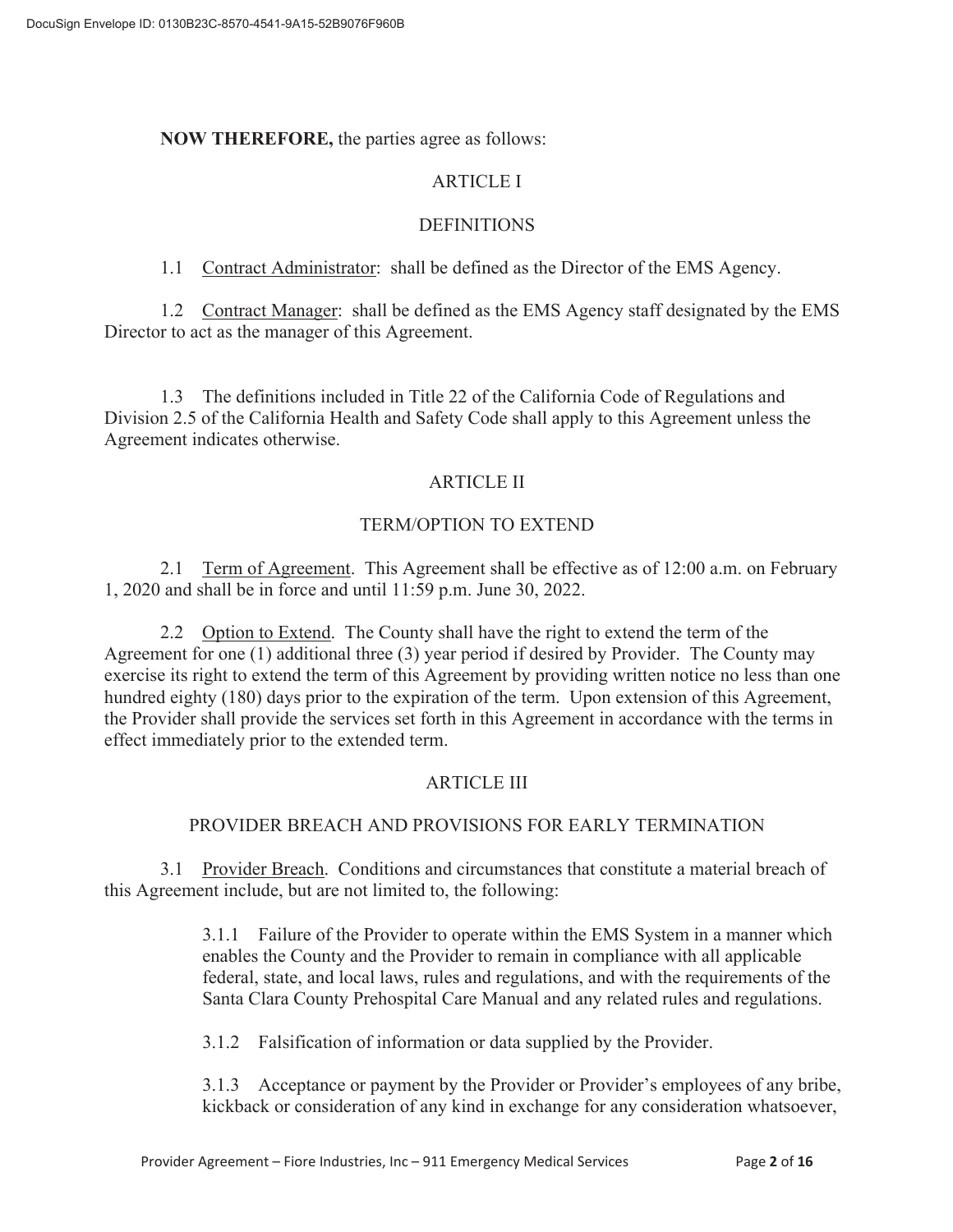when such consideration or action on the part of the Provider or Provider's employees could be reasonably construed as a violation of federal, state or local law.

3.1.4 Failure to comply with any of the provisions in this Agreement.

3.1.5 Repeated failure of Provider to provide reports, and data generated in the course of operations including, but not limited to, dispatch data, patient report data, response time data or financial data, within applicable time periods.

3.1.6 Failure of Provider to meet system standard of care as established by the Medical Director, following reasonable notice and opportunity to address any such failure.

3.1.7 Any failure of performance, clinical or other, required by the Agreement and which is determined by the Contract Administrator and confirmed by the EMS Medical Director to constitute a danger to public health and safety.

3.2 Declaration of Material Breach and County's Remedies for Performance Failures. If conditions or circumstances constituting a material breach as set forth above are determined to exist, the County shall have all rights and remedies available at law or in equity under the Agreement, specifically including the right to terminate the Agreement. In the event the County determines that a material breach has occurred, the County shall provide reasonable notice of such breach to Provider. Provider shall have up to thirty (30) days to either cure the breach or provide evidence to the reasonable satisfaction of the County that a material breach does not exist. In the event the County determines that conduct or non-performance poses a danger to public health and safety, the County may, in its discretion, decide not to allow the Provider to have a cure period.

3.3 Termination Without Cause. Either Party may terminate this Agreement at any time without cause, by giving at least one hundred eighty (180) calendar days prior written notice thereof to the other. This agreement shall terminate upon the termination of the Provider's agreement with the NASA Agreement.

## ARTICLE IV

### SCOPE OF WORK

 4.1 General. The basis of this Agreement is the desire and intention of the Parties to establish and define the roles and responsibilities of the EMS Agency and the Provider relative to the delivery of comprehensive emergency medical care within Santa Clara County, and Provider does not waive or modify any present rights under any statute by its execution of this Agreement.

> 4.1.1 This Agreement will serve as a written agreement as required under Title 22, California Code of Regulations, Sections 100168(b)(4) and/or 100300(b)(4), between the EMS Agency and the Provider; and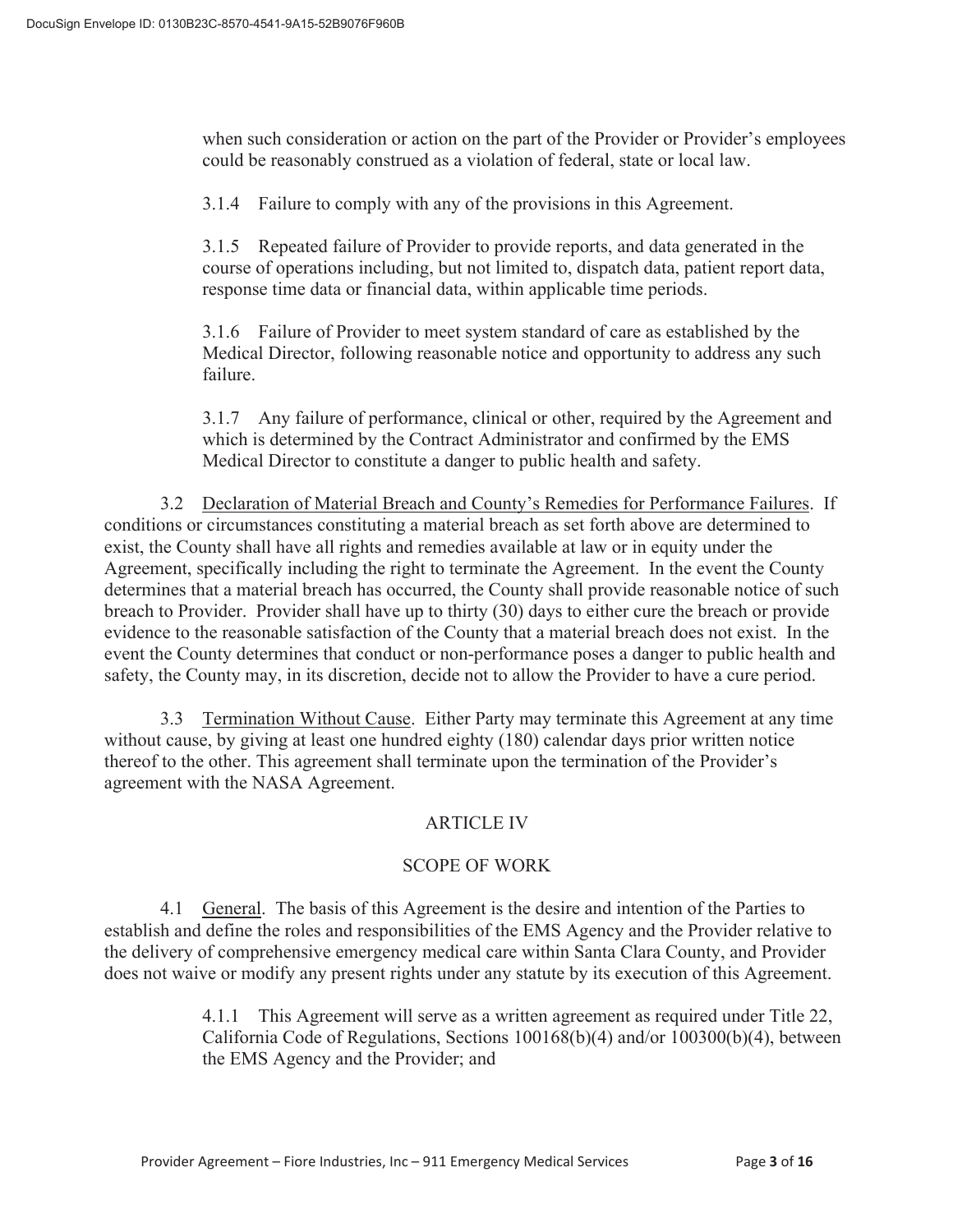4.1.2 This Agreement does not confer any rights or privileges to the Provider to provide services and/or respond to medical emergencies requested within any of the exclusive operating areas in Santa Clara County that are not expressly detailed herein.

4.2 Non-Transport Emergency Basic Life Support and Advanced Life Support / First Response Services. The Provider, by this Agreement, is authorized to provide the following services:

 Non-transport emergency Basic Life Support and Advanced Life Support (paramedic) firstresponse services in order to support and/or augment the services provided by Rural/Metro within the County. The roles and responsibilities of the Parties in providing these services are described below.

 4.3 Roles and Responsibilities of the EMS Agency. The EMS Agency shall be responsible for, but not limited to, the following:

> 4.3.1 Perform EMS Agency responsibilities in a spirit of cooperation and collaboration with the Provider.

 4.3.2 Establish and promulgate medical control policies and EMS System procedures consistent with federal and, state law and regulations, as well as County ordinances, policies and standards.

 4.3.3 In accordance with the Health and Safety Code Division 2.5, administer and coordinate the Santa Clara County EMS System.

 4.3.4 Engage in efforts at local, state, and federal levels related to the procurement of necessary funding for the purpose of maintaining the Santa Clara County EMS System.

 4.3.5 Collaborate with the Provider on an ongoing basis to promote the enhancement of the Santa Clara County EMS System.

 4.3.6 Provide access to standardized EMS System policies and/or protocols as contained in the "Santa Clara County Prehospital Care Manual."

 4.3.7 In accordance with Title 22 of the California Code of Regulations and as approved by the EMS Agency, implement an EMS Quality Improvement Plan (EQIP) as a means of evaluating clinical emergency medical services provided.

 4.3.8 Manage the hospital radio system or equivalent and provide access to the County Emergency Medical Services Communication System (the Provider shall be responsible for the cost for equipment used by the Provider to include programming, maintenance, and replacement).

 4.3.9 Assess compliance with policies and procedures of the EMS System by means of scheduled reviews, which may include site visits of Provider's program.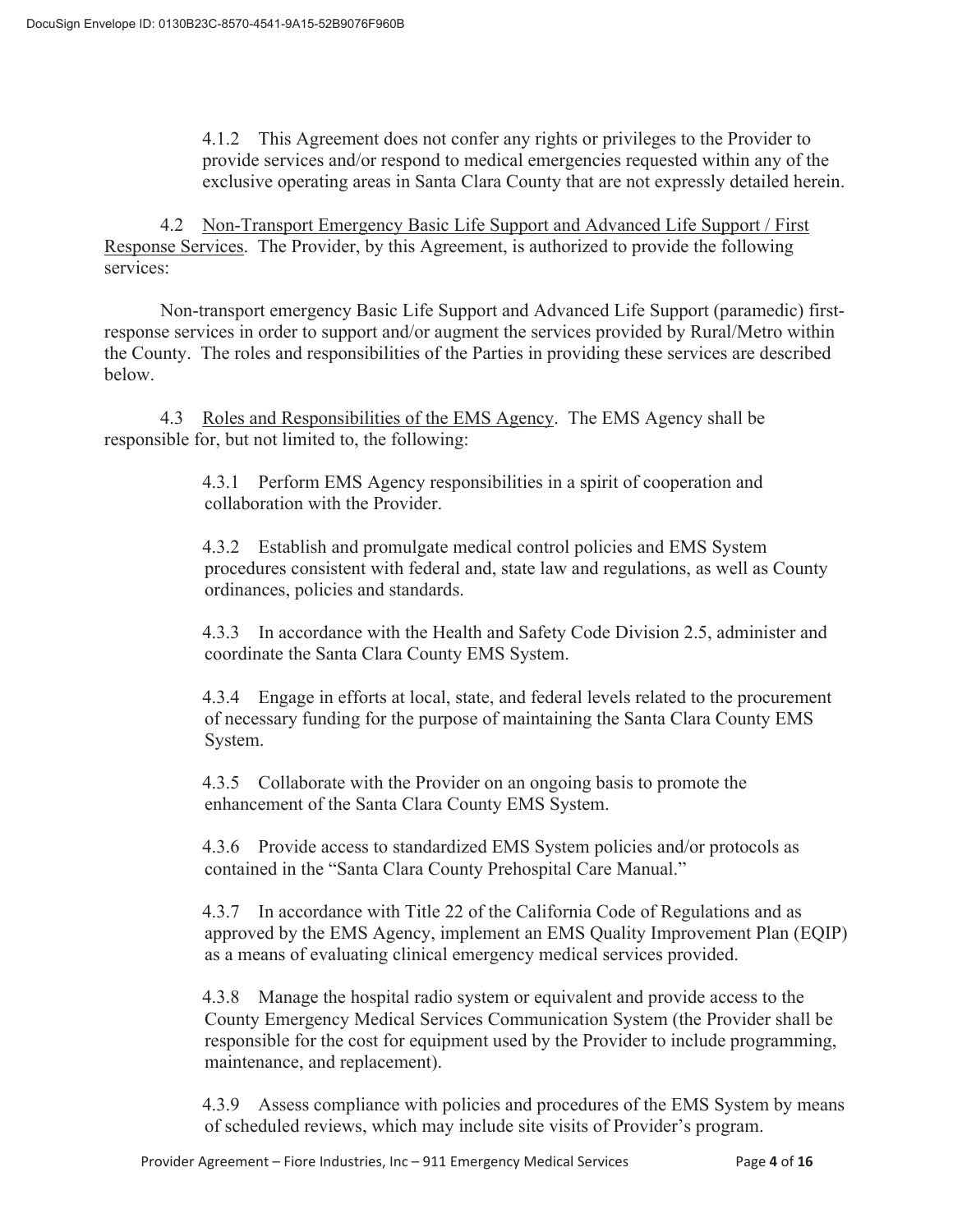4.3.10 Assess the Provider's emergency medical services program by observing, through field observations and/or attendance at the Provider-offered training, exercises, orientation, or other programs. Routine site visits will be scheduled between the Parties, when appropriate.

 4.3.11 In consultation with various EMS System stakeholder committees and providers, coordinate a comprehensive emergency medical services data collection system, which includes required data elements, data analysis, report generation, and other details related to ensuring the quality of the EMS System.

 4.3.12 In collaboration with the Provider, may participate in research endeavors and other programs, including, but not limited to, pilot studies.

 4.3.13 In accordance with Health and Safety Code Section 1797.153, coordinate and authorize Medical Health Mutual aid through the authority of the Medical Health Operational Area Coordinator (MHOAC).

 4.3.14 The EMS Agency/County EMS Medical Director shall establish and provide medical control by means of the following:

 1. Develop and approve medical protocols in accordance with Title 22 and other policies pertaining to base hospitals, paramedic and EMT personnel, EMS service providers, and the EMS Agency.

 2. Whenever possible, significant system-wide changes will be adopted on an annual basis to ensure there is sufficient time for advance planning and the training of all personnel. This may include clinical protocols and orders, and master plans.

 3. Ensure Provider compliance with all applicable local, state, and federal laws and regulations, including but not limited to, confidentiality and disclosure, narcotic control, mandatory healthcare reporting, as related to the provision of services under this Agreement.

 4. Consult with the Provider Agency Medical Advisor through the EMS Agency's Medical Advisory Committee to develop written medical policies and procedures.

 4.4 Roles and Responsibilities of Provider. Responsibilities of the Provider under this Agreement shall include the following:

 4.4.1 Respond to requests for emergency medical services within Provider's authorized jurisdiction including those established through automatic and mutual aid agreements.

 4.4.2 Perform responsibilities of Provider in a spirit of cooperation and collaboration with the EMS Agency and the County Exclusive Operating Area ambulance provider.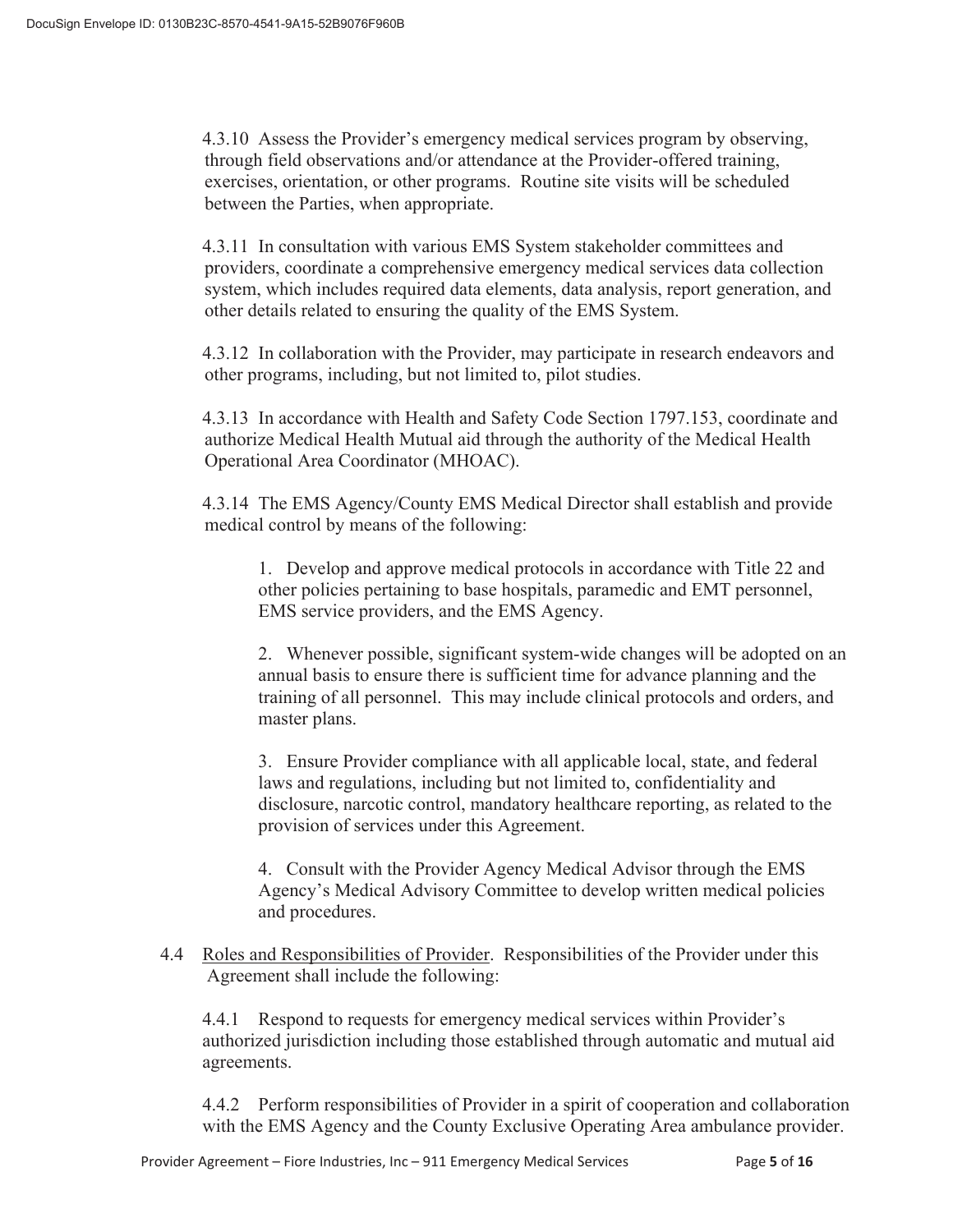4.4.3 Implement and insure adherence to the policies, guidelines and procedures of the EMS Agency as set forth in the Santa Clara County Prehospital Care Manual and all other policies, procedures and guidelines related to emergency medical services providers.

 4.4.4 Comply with all applicable local, state, and federal laws and regulations with respect to the provision of emergency medical services in Santa Clara County.

 4.4.5 Place authorized units into service as identified in the County's asset permitting process and operate units as authorized.

 4.4.6 Equip each approved ALS/paramedic unit with at least one portable radio capable of voice communications with base hospitals and transportable to the patient's side for the purpose of receiving direct medical control from the Base Hospital (currently, Santa Clara Valley Medical Center).Each radio shall meet the technical requirements as specified by the EMS Agency.

 4.4.7 Equip each approved ALS/paramedic and BLS unit with at least one portable radio capable of voice communications with Santa Clara County Communications on the designed emergency medical services dispatch, command, and tactical channels; the EMS Agency; and Rural/Metro for the purpose of EMS System coordination.

4.4.8 Provider agrees to be subject to medical control by the local EMS agency, as specified in Health & Safety Code Section 1798 et seq., and shall comply with policies and procedures enacted by the local EMS agency in the administration of the local EMS System, and to be subject to the provision of medical direction by the County to the Provider as related to the provision of Basic Life Support Services at the Emergency Medical Technician level that exceed standards set by Health and Safety Code Sections 1797.182 and 1797.183 as applicable.

4.4.9 Have a designated physician or equivalent licensed provider (nurse practitioner or physician assistant) approved by the EMS Medical Director to address quality improvement matters. This position is not authorized to provide medical direction, but is to assist in clinical assurance and continuous quality management activities. If a non-physician is designated above, a physician shall be retained to authorize narcotic procurement and control as required by law. County authorized volunteer fire departments are not required to meet this provision.

4.4.10 In collaboration with the EMS Agency, Provider may participate in research endeavors and other programs, including, but not limited to, pilot studies.

4.4.11 In accordance with Health and Safety Code Section 1797.153 access all Medical Health (EMS) Mutual Aid through the Medical Health Operational Area Coordinator (MHOAC) via the County EMS Duty Chief.

1. This includes, but is not limited to requests for ambulances, medical personnel, supplies, equipment, and services.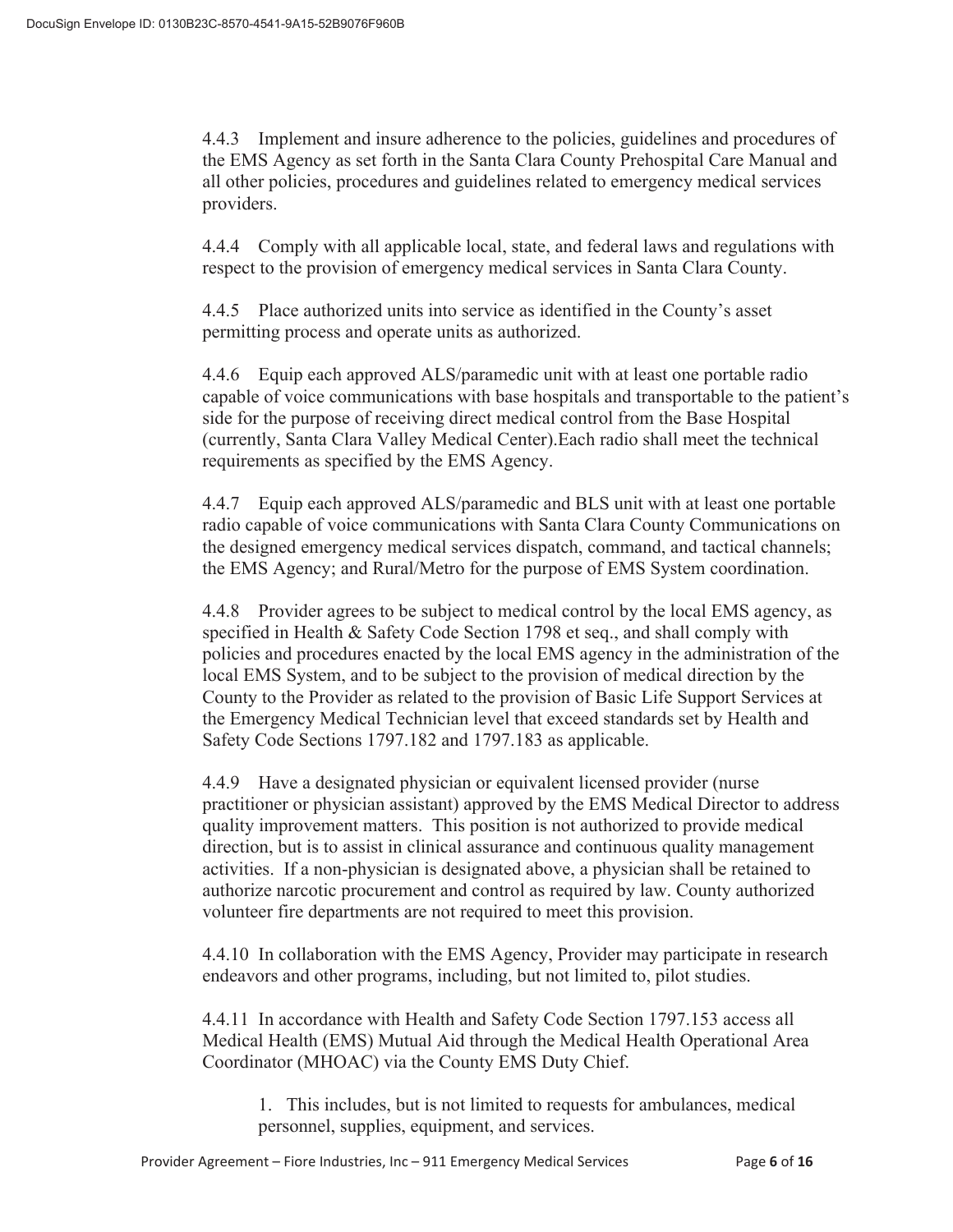2. Mutual aid related to paramedic staffed apparatus, other than ambulances, shall be managed through the Operational Area Fire and Rescue Coordinator. The Operational Area Fire and Rescue Coordinator shall notify the EMS Duty Chief as soon as possible and practical when paramedic resources are requested from or in to the County.

 3. In order to facilitate and coordinate appropriate Operational Area Mutual Aid effectively and efficiently, nothing in this agreement shall limit the ability of the Operational Area Fire and Rescue Mutual Aid Coordinator and the Medical Health Operational Area Coordinator from agreeing to an alternative resource request process that will benefit the Operational Area.

4.4.12 Maintain, in accordance with applicable State law, licensing, certification, and accreditation of all paramedic and basic life support personnel.

4.4.13 Coordinate the mitigation of potential or actual emergency events with the EMS Agency (through the EMS Duty Chief or other assigned staff) when a medical or health threat exists.

4.4.14 Process emergency medical services calls through a County Authorized Emergency Medical Dispatch (EMD) program in accordance with Santa Clara County Prehospital Care Manual.

4.4.15 Deliver on-scene care supportively and cooperatively with Rural/Metro and/or other EMS System participants. This may include, but is not limited to, accompanying the patient to the hospital in the ambulance when necessary.

4.4.16 Actively participate in disaster and emergency medical services surge planning and related drills, simulations, and exercises quarterly, as resources allow.

4.4.17 Respond to the best of Provider's ability and to the extent necessary and appropriate to any disaster, emergency medical services surge event, proclaimed or not.

4.4.18 Ensure Provider's personnel remain current and competent in the performance of EMT and/or paramedic skills as applicable.

4.4.19 Coordinate routine public information as related to the services provided under this Agreement with the County. Incident related public information shall be managed in accordance with the Standardized Emergency Management System.

4.5 First Responder Funding. Provider shall not receive any funding from the County for services authorized under this Agreement.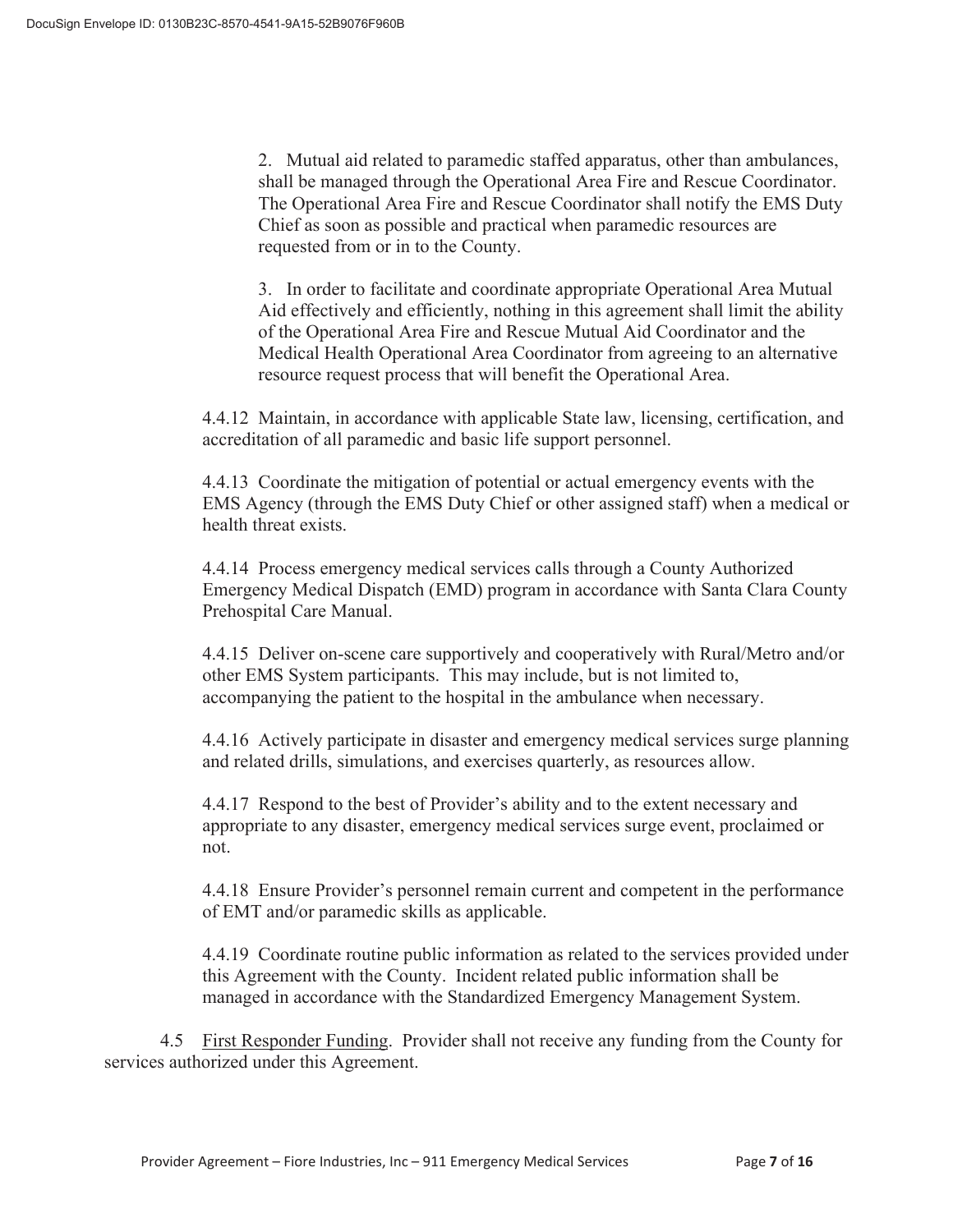## ARTICLE V

## INDEMNIFICATION AND INSURANCE

5.1 Indemnification. Provider shall indemnify, defend, and hold harmless the County, its officers, agents and employees (collectively, for purposes of this provision, "County") from any claim, liability, loss, injury, or damage arising out of, or in connection with, performance of this Agreement by Provider and/or its agents, employees or sub-contractors, excepting only loss, injury, or damage caused by the sole negligence or willful misconduct of personnel employed by the County. It is the intent of the parties to this Agreement to provide the broadest possible coverage for the County. Provider shall reimburse the County for all costs, attorneys' fees, expenses and liabilities incurred with respect to any litigation in which Provider contests its obligation to indemnify, defend and/or hold harmless the County under this Agreement and does not prevail in that contest.

5.2 Insurance. Provider shall comply with the insurance requirements attached as Exhibit B-3.

## ARTICLE VI

## COMPLIANCE WITH STATE STANDARDS AND COUNTY EMS SYSTEM

 6.1 Compliance with State Standards. The Parties agree to comply with all applicable provisions of the California Health & Safety Code that now exist or as they may be amended from time to time.

 6.2 Compliance with County EMS System. This agreement may be amended from time to time at County's option to ensure consistency with the policies, protocols, and operations of the County's EMS System.

## ARTICLE VII

## MISCELLANEOUS PROVISIONS

 7.1 Entire Agreement. This document represents the entire agreement between the Parties. All prior negotiations and written and/or oral agreements between the Parties with respect to the subject matter of the agreement are merged into this Agreement.

 7.2 Governing Law, Venue. This Agreement has been executed and delivered in, and shall be construed and enforced in accordance with, the laws of the State of California. Proper venue for legal action regarding this Agreement shall be in the County of Santa Clara.

 7.3 Assignment. No assignment of this Agreement or of the rights and obligations hereunder shall be valid without the prior written consent of the other Party.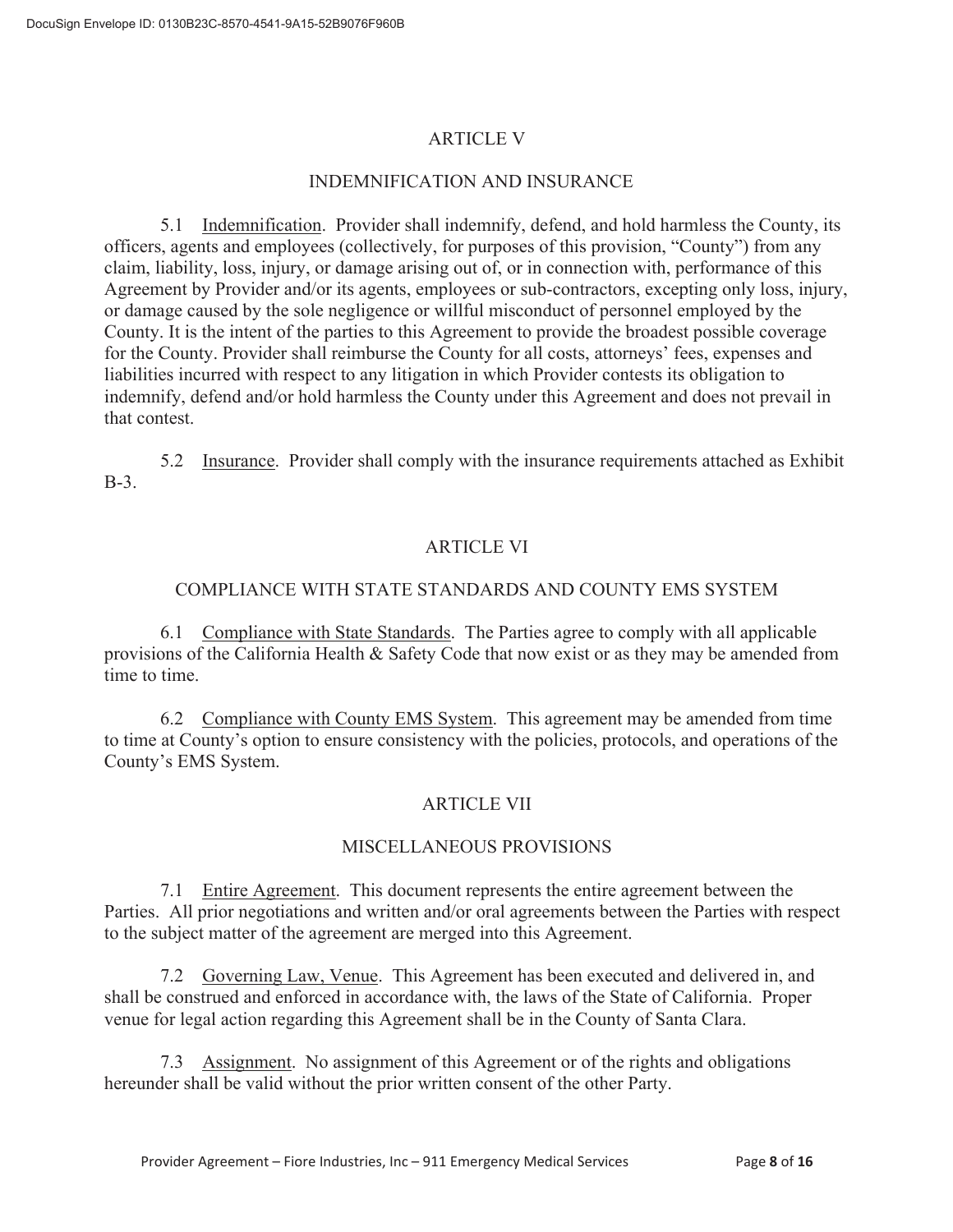7.4 Waiver. No delay or failure to require performance of any provision of this Agreement shall constitute a waiver of that provision as to that or any other instance. Any waiver granted by a Party must be in writing and shall apply to the specific instance expressly stated.

 7.5 Independent Provider Status. This Agreement is not intended, and shall not be construed, to create the relationship of agent, servant, employee, partnership, joint venture, or association, between either Party to this Agreement. The Provider understands and agrees that all Provider employees rendering prehospital emergency medical care services under this Agreement are, for purposes of Workers' Compensation liability, employees solely of the Provider and not of County.

 7.6 Notices. Any and all notices required, permitted, or desired to be given hereunder by one Party to the other shall be in writing and shall be delivered to the other Party electronically and either personally or by United States mail, certified or registered, postage prepaid, return receipt requested, to the Parties at the following addresses and to the attention of the person named. Notice shall be deemed effective on the date that the notice is personally delivered or, if mailed, three (3) calendar days after deposit in the mail.

 The EMS Agency Contract Manager shall have the authority to issue all notices which are required or permitted by County hereunder. Provider shall address all matters related to this Agreement, including notice, to the Contract Manager. Addresses and persons to be notified may be changed by one Party by giving at least ten (10) calendar days prior written notice thereof to the other.

Notices to County shall be addressed as follows:

 Jackie Lowther, EMS Director County of Santa Clara Emergency Medical Services Agency 700 Empey Way San Jose, CA 95128

Notices to Provider shall be addressed as follows:

 Elaine Harlan Chief Administrative Officer Fiore Industries Inc. 8601 Washington St. NE, Suite B Albuquerque, NM 87113 505-255-9797 (o) Ext. 460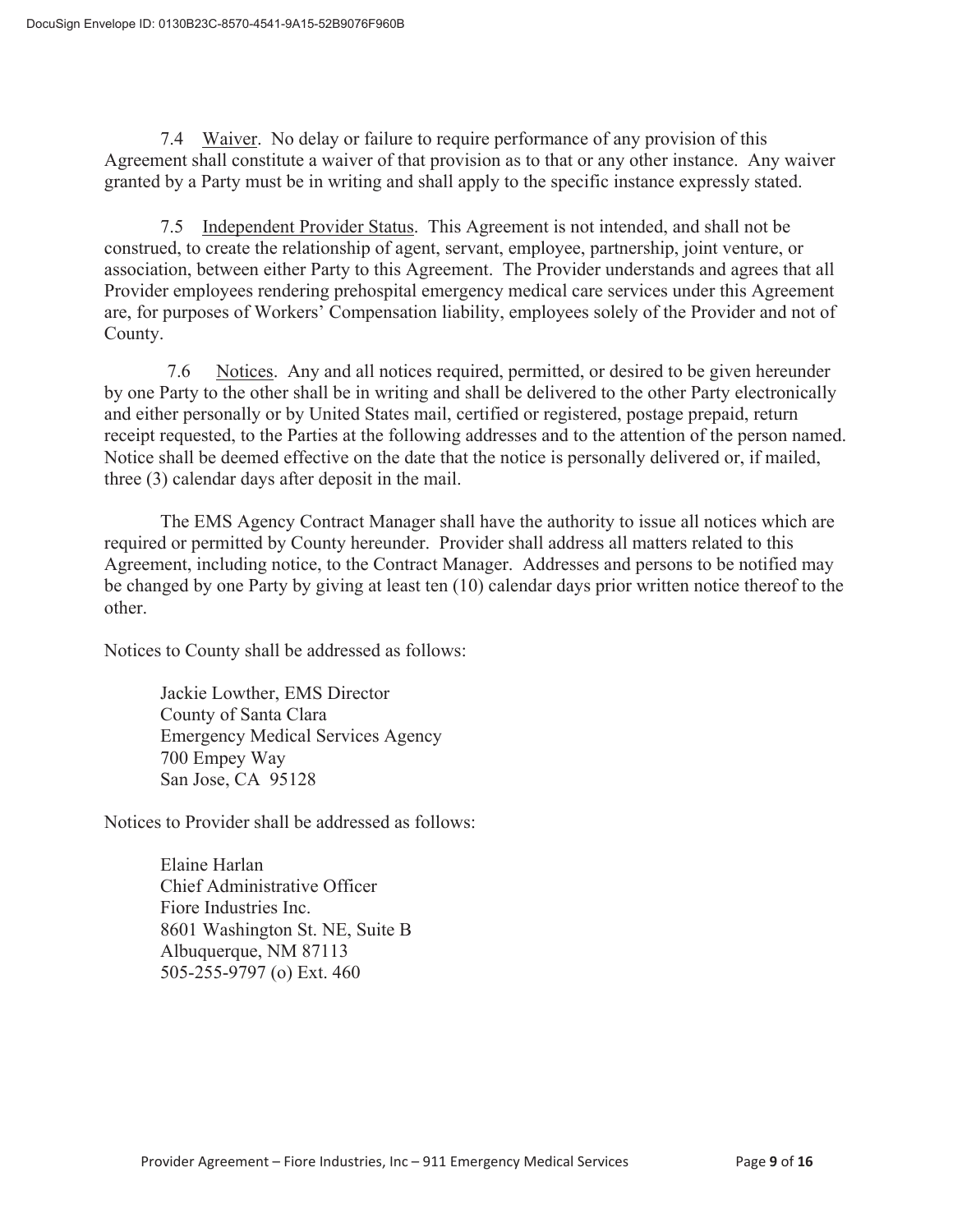## 7.7 Dispute Resolution.

 1) The Provider shall name specific individuals within the Provider's agency, upon execution of this Agreement, who are authorized to assist the EMS Agency with dispute resolution under this Agreement.

 2) The Provider shall respond to written requests of the EMS Agency for information regarding any perceived dispute within five (5) business days, unless otherwise mutually agreed, following receipt of such request.

 3) The Provider is encouraged to resolve normal day-to-day operational concerns directly with involved parties (other EMS System providers, hospitals, etc.). If a dispute is not resolved at this level, the Provider may refer it to the EMS Agency Contract Manager for further review and action.

 4) Disputes perceived by the Provider to have a system-wide impact should be referred directly to the EMS Agency.

 7.8 No Third Party Rights. No provision in this Agreement shall be construed to confer any rights to any third person or entity.

 7.9 Partial Invalidity. If for any reason, any provision of this Agreement is held invalid, the remaining provisions shall remain in full force and effect.

 7.10 Amendment. No addition to or alteration of the terms of this Agreement, whether by written or verbal understanding of the Parties, their officers, agents, or employees, shall be valid unless made in the form of a written amendment to this Agreement which is formally approved and executed by the Parties.

 7.11 County No-Smoking Policy. Provider and its employees, agents and subcontractors, shall comply with the County's No-Smoking Policy, as set forth in the Board of Supervisors Policy Manual section 3.47 (as amended from time to time), which prohibits smoking: (1) at the Santa Clara Valley Medical Center Campus and all County-owned and operated health facilities, (2) within 30 feet surrounding County-owned buildings and leased buildings where the County is the sole occupant, and (3) in all County vehicles.

 7.12 Debarment. Provider certifies that (i) employees who provide services hereunder have not been convicted of a criminal offense related to health care and that they are not listed by any federal or state agency as debarred, excluded or otherwise ineligible for participation in federal or state funded health care programs; (ii) Provider has performed an appropriate screen of these employees prior to making this certification; and (iii) it will screen all new employees who provide services under this Agreement. Provider certifies that Provider has not been convicted of a criminal offense related to health care, nor is Provider listed by any federal or state agency as debarred, excluded or otherwise ineligible for participation in federal or state funded health care programs. Provider agrees that if any of its employees providing services under this Agreement are convicted of a crime related to health care or debarred, such employees shall be removed from any responsibility or involvement in the provision of services under this Agreement once the criminal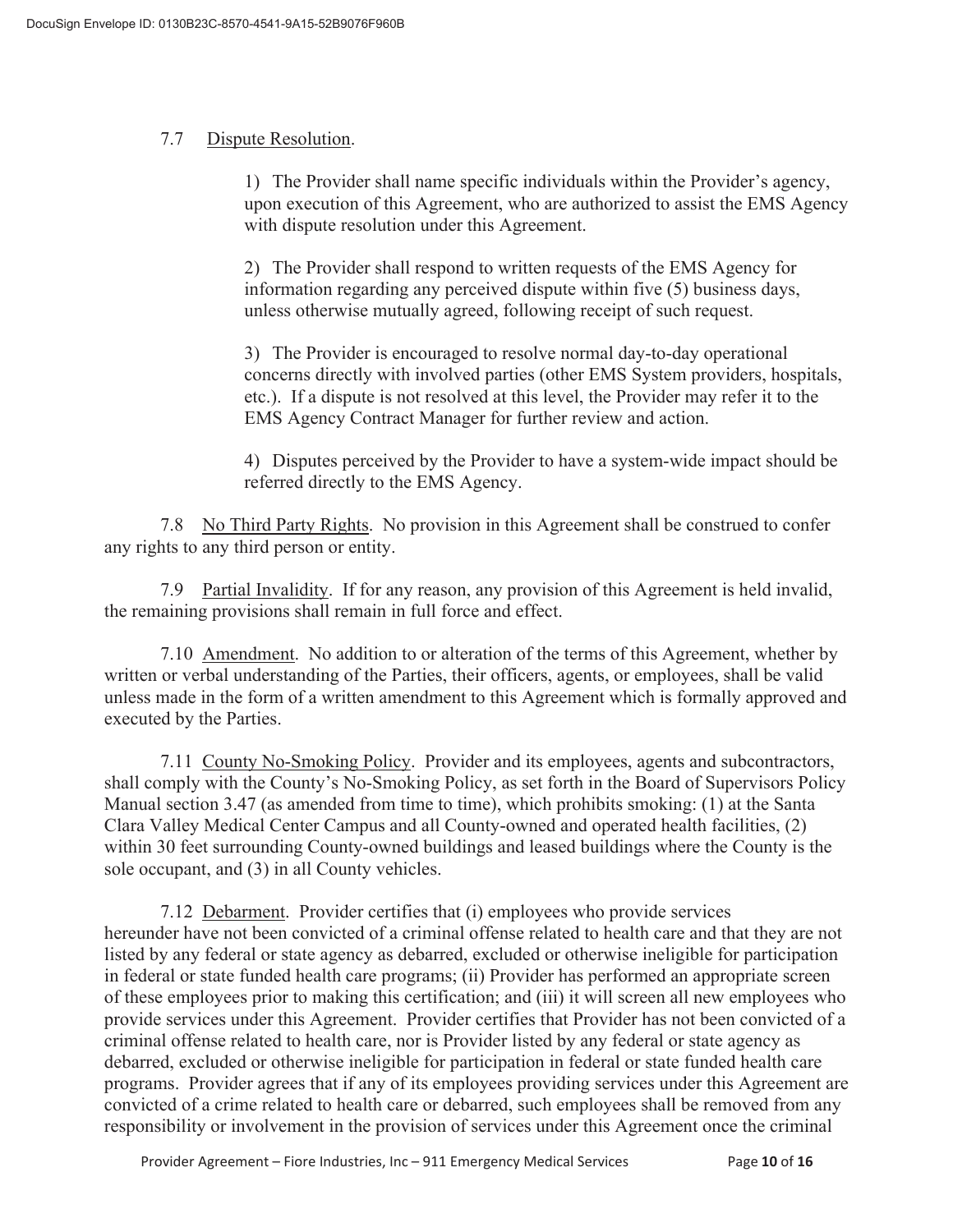conviction or debarment is final. Provider shall notify EMS Agency of the pendency of such charges or proposed debarment or exclusion against it or against Provider's employees. Provider will indemnify, defend and hold harmless EMS Agency for any loss or damage resulting from Provider's or Provider's employees' criminal conviction, debarment or exclusion.

 7.13 Contract Execution. Unless otherwise prohibited by law or County policy, the Parties agree that an electronic copy of a signed contract, or an electronically signed contract, has the same force and legal effect as a contract executed with an original ink signature. The term "electronic copy of a signed contract" refers to a transmission by facsimile, electronic mail, or other electronic means of a copy of an original signed contract in a portable document format. The term "electronically signed contract" means a contract that is executed by applying an electronic signature using technology approved by the County.

 7.14 California Public Records Act. The County is a public agency subject to the disclosure requirements of the California Public Records Act ("CPRA"). If Provider's proprietary information is contained in documents or information submitted to County, and Provider claims that such information falls within one or more CPRA exemptions, Provider must clearly mark such information "CONFIDENTIAL AND PROPRIETARY," and identify the specific lines containing the information. In the event of a request for such information, the County will make best efforts to provide notice to Provider prior to such disclosure. If Provider contends that any documents are exempt from the CPRA and wishes to prevent disclosure, it is required to obtain a protective order, injunctive relief or other appropriate remedy from a court of law in Santa Clara County before the County is required to respond to the CPRA request. If Provider fails to obtain such remedy within the time the County is required to respond to the CPRA request, County may disclose the requested information.

 Provider further agrees that it shall defend, indemnify and hold County harmless against any claim, action or litigation (including but not limited to all judgments, costs, fees, and attorney's fees) that may result from denial by County of a CPRA request for information arising from any representation, or any action (or inaction), by the Provider.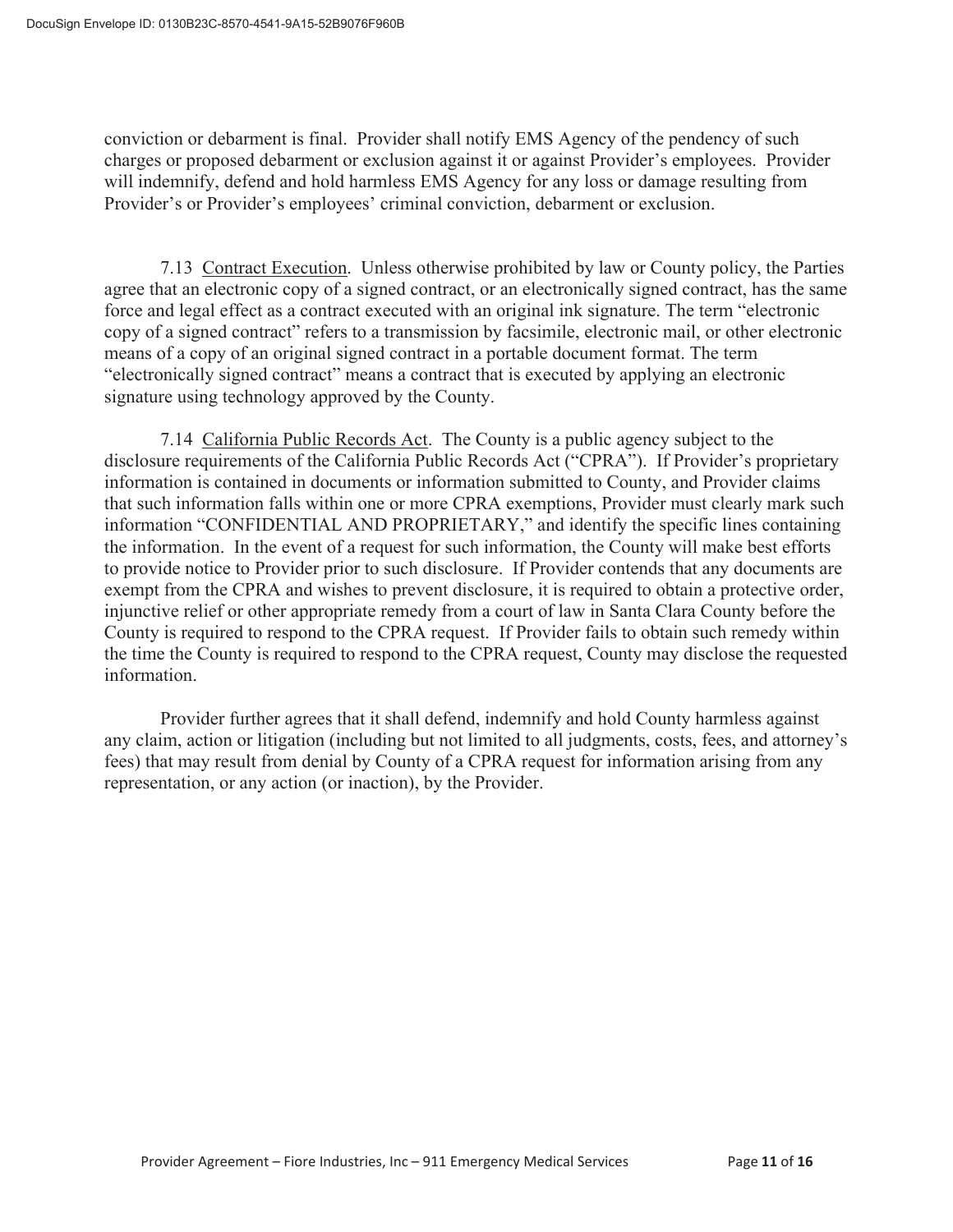IN WITNESS WHEREOF, this Agreement is entered into this by the County of Santa Clara, and the FIORE Industries, Inc.

COUNTY: -DocuSigned by:  $\frac{1}{222220}$ GEEB3861ADB4FB... — Date Interim Director of Procurement

Approved:

DocuSigned by: Jackie Lowther

Procurement Department

-3B1CAB11C65147B.. 1/13/2020

Jackie Lowther, EMS Director Date Emergency Medical Services Agency

Approved:

-DocuSigned by: 1/15/2020 \_\_\_\_\_\_\_\_\_\_\_\_\_\_\_\_\_\_\_\_\_\_\_\_\_\_\_\_\_\_ Rene G. Santiago Date Deputy County Executive County of Santa Clara Health System

Approved:

DocuSigned by: 1/15/2020  $\frac{1}{1}$   $\frac{1}{2}$   $\frac{1}{2}$   $\frac{1}{2}$   $\frac{1}{2}$   $\frac{1}{2}$   $\frac{1}{2}$   $\frac{1}{2}$   $\frac{1}{2}$   $\frac{1}{2}$   $\frac{1}{2}$   $\frac{1}{2}$   $\frac{1}{2}$   $\frac{1}{2}$   $\frac{1}{2}$   $\frac{1}{2}$   $\frac{1}{2}$   $\frac{1}{2}$   $\frac{1}{2}$   $\frac{1}{2}$   $\frac{1}{2}$   $\frac{1}{2}$  John Cookinham Date

Chief Financial Officer County of Santa Clara Health System

Approved as to Form and Legality:

-DocuSigned by:

 $\sum_{\text{OR}}$   $\sum_{\text{OR}}$   $\sum_{\text{OR}}$   $\sum_{\text{OR}}$   $\sum_{\text{OR}}$   $\sum_{\text{OR}}$   $\sum_{\text{OR}}$   $\sum_{\text{OR}}$   $\sum_{\text{OR}}$   $\sum_{\text{OR}}$   $\sum_{\text{OR}}$   $\sum_{\text{OR}}$   $\sum_{\text{OR}}$   $\sum_{\text{OR}}$   $\sum_{\text{OR}}$   $\sum_{\text{OR}}$   $\sum_{\text{OR}}$   $\sum_{\text{OR}}$   $\sum_{\text{OR}}$   $\sum_{\text{OR}}$ 

Wesley Dodd Date Deputy County Counsel

Provider:<br>
Pocusianed by: Elaine Harlan 1/10/2020 Elaine Harlan Date Chief Administrative Officer Fiore Industries, Inc. Provider: DocuSigned by: Jolun Poell<br>—88EAF5197841447 1/10/2020

John Poell Date Fire Chief for NASA Ames Fire Department Fiore Industries, Inc.

1/11/2020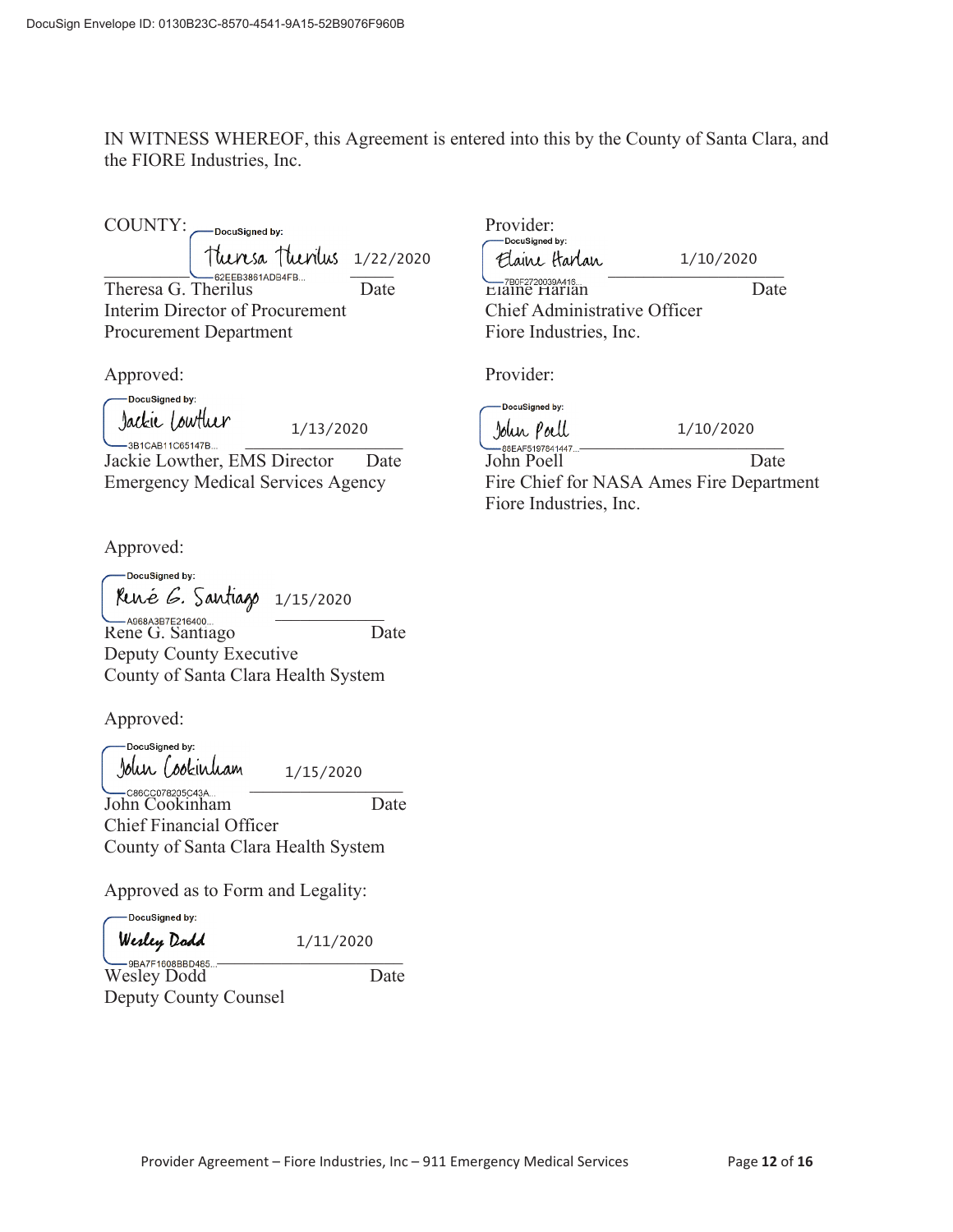## EXHIBIT B-3 INSURANCE REQUIREMENTS FOR PROFESSIONAL SERVICES CONTRACTS (e.g. Medical, Legal, Financial services, etc.) (Rev. 9/2016)

#### Indemnity

The Contractor shall indemnify, defend, and hold harmless the County of Santa Clara (hereinafter "County"), its officers, agents and employees from any claim, liability, loss, injury or damage arising out of, or in connection with, performance of this Agreement by Contractor and/or its agents, employees or subcontractors, excepting only loss, injury or damage caused by the sole negligence or willful misconduct of personnel employed by the County. It is the intent of the parties to this Agreement to provide the broadest possible coverage for the County. The Contractor shall reimburse the County for all costs, attorneys' fees, expenses and liabilities incurred with respect to any litigation in which the Contractor contests its obligation to indemnify, defend and/or hold harmless the County under this Agreement and does not prevail in that contest.

#### Insurance

Without limiting the Contractor's indemnification of the County, the Contractor shall provide and maintain at its own expense, during the term of this Agreement, or as may be further required herein, the following insurance coverages and provisions:

#### A. Evidence of Coverage

Prior to commencement of this Agreement, the Contractor shall provide a Certificate of Insurance certifying that coverage as required herein has been obtained. Individual endorsements executed by the insurance carrier shall accompany the certificate. In addition, a certified copy of the policy or policies shall be provided by the Contractor upon request.

This verification of coverage shall be sent to the requesting County department, unless otherwise directed. The Contractor shall not receive a Notice to Proceed with the work under the Agreement until it has obtained all insurance required and such insurance has been approved by the County. This approval of insurance shall neither relieve nor decrease the liability of the Contractor.

#### B. Qualifying Insurers

All coverages, except surety, shall be issued by companies which hold a current policy holder's alphabetic and financial size category rating of not less than A- V, according to the current Best's Key Rating Guide or a company of equal financial stability that is approved by the County's Insurance Manager.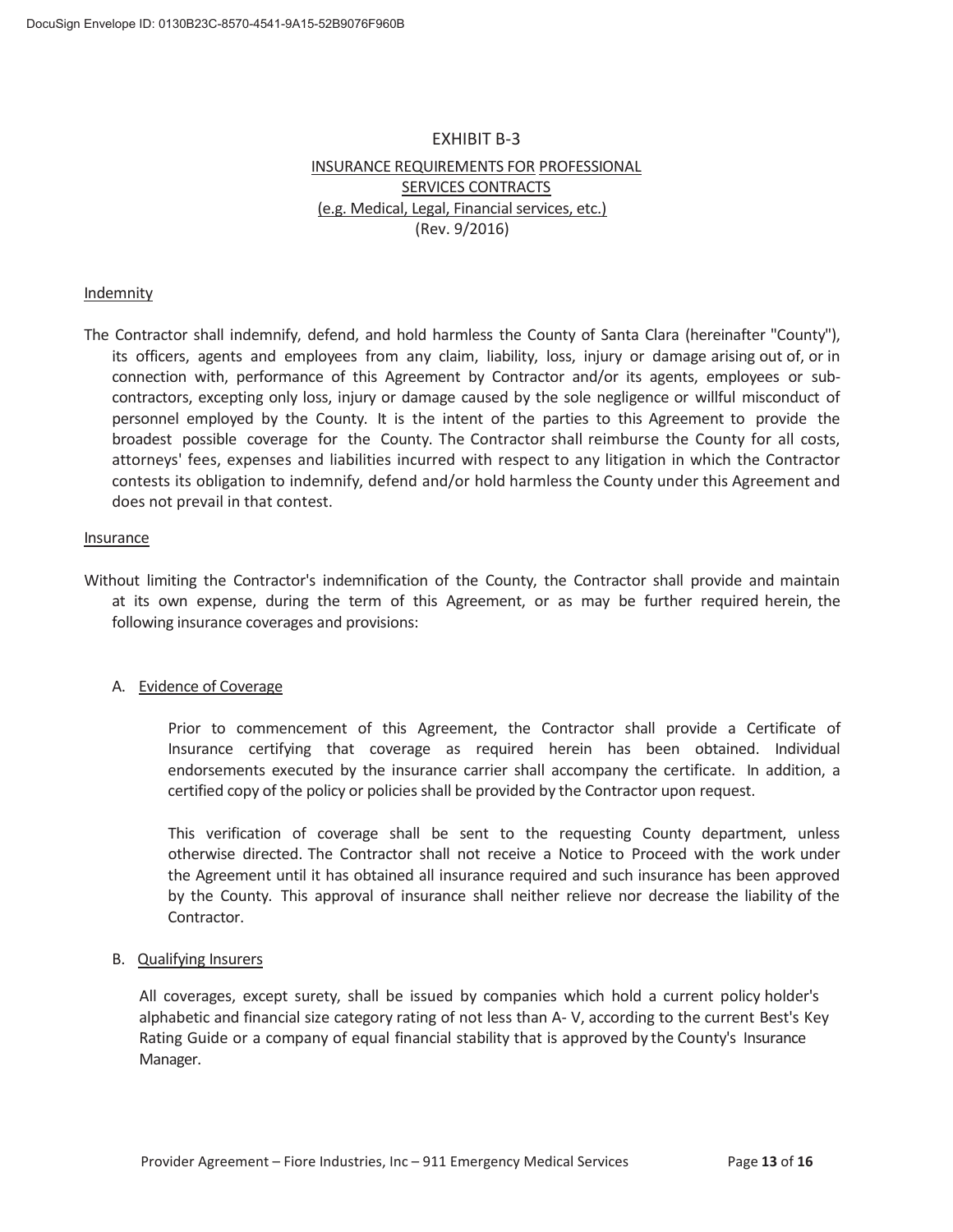### C. Notice of Cancellation

All coverage as required herein shall not be canceled or changed so as to no longer meet the specified County insurance requirements without 30 days' prior written notice of such cancellation or change being delivered to the County of Santa Clara or their designated agent.

### D. Insurance Required

- 1. Commercial General Liability Insurance for bodily injury (including death) and property damage which provides limits as follows:
	- a. Each occurrence \$1,000,000
	- b. General aggregate  $\sim$  \$2,000,000
	- c. Personal Injury \$1,000,000
- 2. General liability coverage shall include:
	- a. Premises and Operations
	- b. Personal Injury liability
	- c. Severability of interest
- 3. General liability coverage shall include the following endorsement, a copy of which shall be provided to the County:

**Additional Insured Endorsement,** which shall read:

"County of Santa Clara, and members of the Board of Supervisors of the County of Santa Clara, and the officers, agents, and employees of the County of Santa Clara, individually and collectively, as additional insureds."

Insurance afforded by the additional insured endorsement shall apply as primary insurance, and other insurance maintained by the County of Santa Clara, its officers, agents, and employees shall be excess only and not contributing with insurance provided under this policy. Public Entities may also be added to the additional insured endorsement as applicable and the contractor shall be notified by the contracting department of these requirements.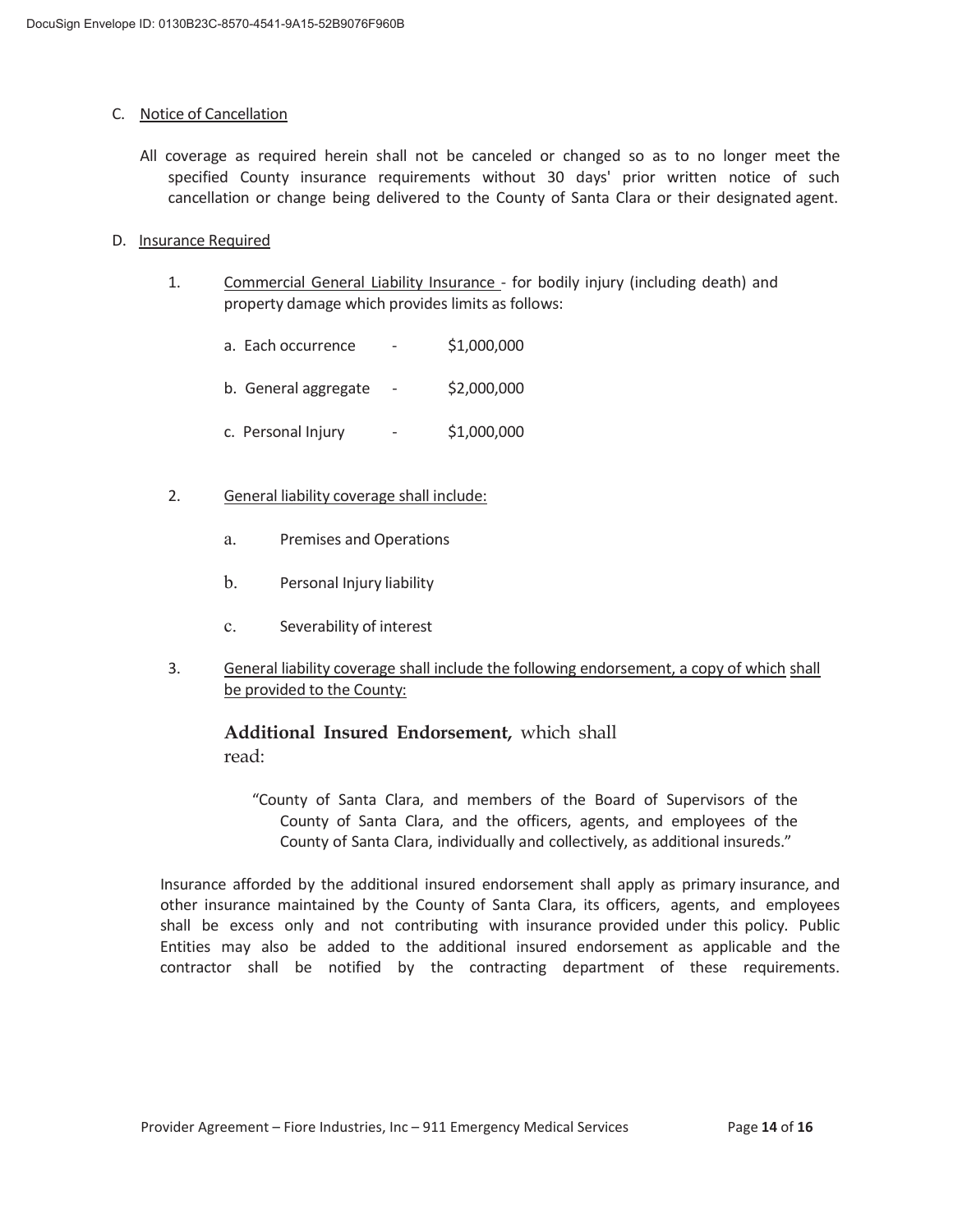### 4. Automobile Liability Insurance

- For bodily injury (including death) and property damage which provides total limits of not less than one million dollars (\$1,000,000) combined single limit per occurrence applicable to owned, nonowned and hired vehicles.
- 4a. Aircraft/Watercraft Liability Insurance (Required if Contractor or any of its agents or subcontractors will operate aircraft or watercraft in the scope of the Agreement)
	- For bodily injury (including death) and property damage which provides total limits of not less than one million dollars (\$1,000,000) combined single limit per occurrence applicable to all owned nonowned and hired aircraft/watercraft.
		- 5. Workers' Compensation and Employer's Liability Insurance
			- a. Statutory California Workers' Compensation coverage including broad form allstates coverage.
			- b. Employer's Liability coverage for not less than one million dollars (\$1,000,000) per occurrence.
		- 6. Professional Errors and Omissions Liability Insurance
			- a. Coverage shall be in an amount of not less than one million dollars (\$1,000,000) per occurrence/aggregate.
			- b. If coverage contains a deductible or self-retention, it shall not be greater than fifty thousand dollars (\$50,000) per occurrence/event.
			- c. Coverage as required herein shall be maintained for a minimum of two years following termination or completion of this Agreement.
		- 7. Claims Made Coverage
	- If coverage is written on a claims made basis, the Certificate of Insurance shall clearly state so. In addition to coverage requirements above, such policy shall provide that:
		- a. Policy retroactive date coincides with or precedes the Contractor's start of work (including subsequent policies purchased as renewals or replacements).
		- b. Policy allows for reporting of circumstances or incidents that might give rise to future claims.